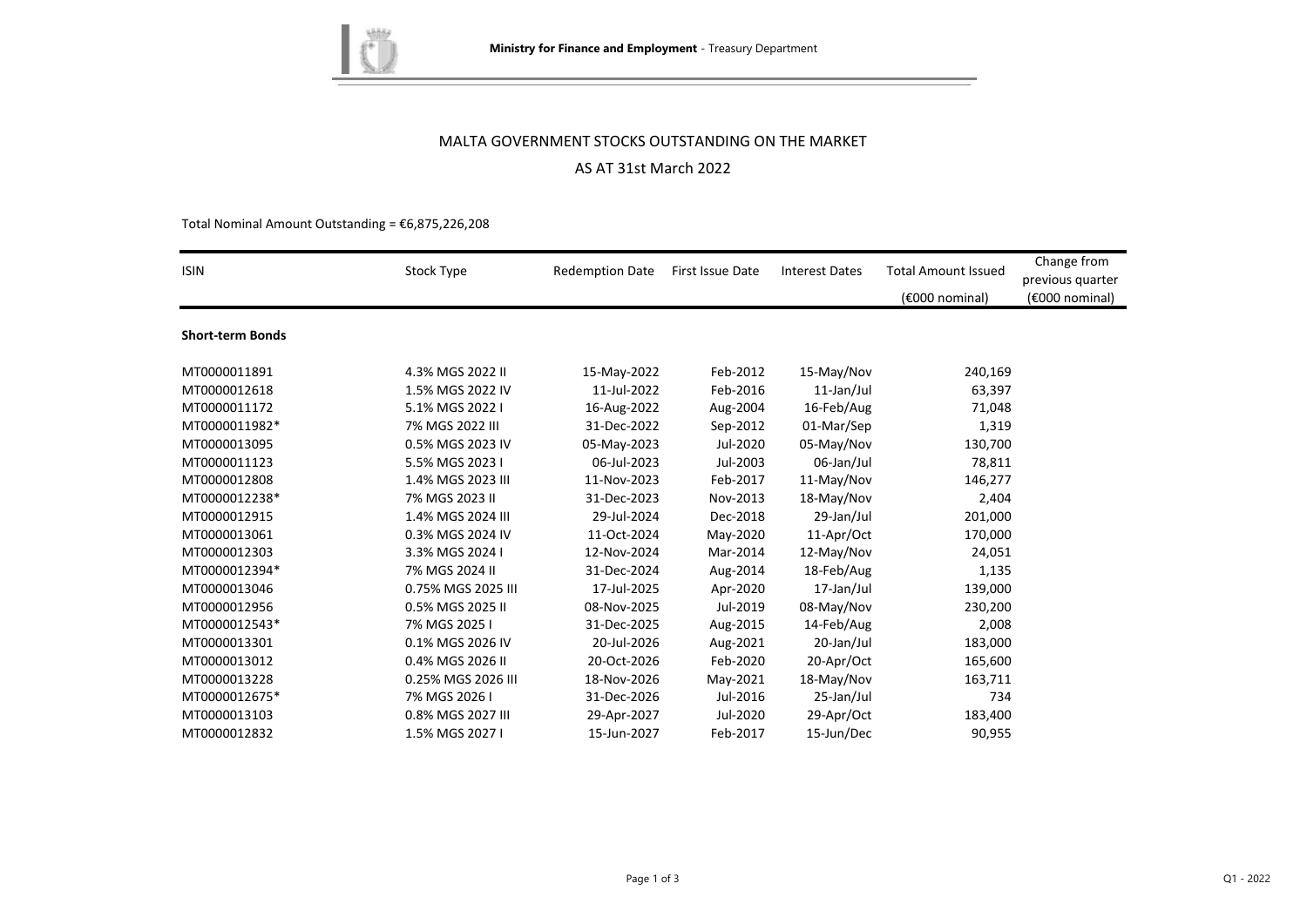

### MALTA GOVERNMENT STOCKS OUTSTANDING ON THE MARKET

## AS AT 31st March 2022

| <b>ISIN</b>              | Stock Type         | <b>Redemption Date</b> | First Issue Date | <b>Interest Dates</b> | <b>Total Amount Issued</b> | Change from<br>previous quarter |
|--------------------------|--------------------|------------------------|------------------|-----------------------|----------------------------|---------------------------------|
|                          |                    |                        |                  |                       | (€000 nominal)             | (€000 nominal)                  |
| Short-term Bonds (cont.) |                    |                        |                  |                       |                            |                                 |
| MT0000013400             | 0.9% MGS 2027 V    | 12-Aug-2027            | Feb-2022         | 12-Feb/Aug            | 110,000                    | 110,000                         |
| MT0000013186             | 0.4% MGS 2027 IV   | 19-Nov-2027            | Feb-2021         | 19-May/Nov            | 226,300                    |                                 |
| MT0000012873*            | 7% MGS 2027 II     | 31-Dec-2027            | Jul-2017         | 25-Jan/Jul            | 1,097                      |                                 |
| MT0000012055             | 4.8% MGS 2028 I    | 11-Sep-2028            | Nov-2012         | 11-Mar/Sep            | 107,030                    |                                 |
| MT0000012139             | 4.5% MGS 2028 II   | 25-Oct-2028            | Mar-2013         | 25-Apr/Oct            | 286,652                    |                                 |
| MT0000012907*            | 7% MGS 2028 III    | 31-Dec-2028            | Jul-2018         | 13-Jan/Jul            | 261                        |                                 |
| <b>Medium-term Bonds</b> |                    |                        |                  |                       |                            |                                 |
| MT0000012923             | 1.85% MGS 2029 III | 30-May-2029            | Dec-2018         | 30-May/Nov            | 286,500                    |                                 |
| MT0000012535             | 2.3% MGS 2029 II   | 24-Jul-2029            | Jun-2015         | 24-Jan/Jul            | 143,518                    |                                 |
| MT0000011958             | 5.1% MGS 2029 I    | 01-Oct-2029            | Jun-2012         | 01-Apr/Oct            | 79,145                     |                                 |
| MT0000012998*            | 7% MGS 2029 IV     | 31-Dec-2029            | Oct-2019         | 14-Apr/Oct            | 2,522                      |                                 |
| MT0000011651             | 5.25% MGS 2030 I   | 23-Jun-2030            | May-2010         | 23-Jun/Dec            | 440,166                    |                                 |
| MT0000013020             | 1% MGS 2031 II     | 23-Apr-2031            | Feb-2020         | 23-Apr/Oct            | 255,000                    |                                 |
| MT0000013376             | 0.90% MGS 2031 V   | 11-Jul-2031            | Nov-2021         | 11-Jan/Jul            | 169,900                    |                                 |
| MT0000011883             | 5.2% MGS 2031 I    | 16-Sep-2031            | Nov-2011         | 16-Mar/Sep            | 201,344                    |                                 |
| MT0000013210*            | 7% MGS 2031 III    | 31-Dec-2031            | Mar-2021         | 25-Mar/Sep            | 212                        |                                 |
| MT0000013335*            | 7% MGS 2031 IV     | 31-Dec-2031            | Jul-2021         | 28-Jan/Jul            | 1,736                      |                                 |
| MT0000013418             | 1.60% MGS 2032 III | 03-May-2032            | Feb-2022         | 03-May/Nov            | 58,400                     | 58,400                          |
| MT0000012220             | 4.65% MGS 2032 I   | 22-Jul-2032            | Nov-2013         | 22-Jan/Jul            | 140,454                    |                                 |
| MT0000012337             | 4.45% MGS 2032 II  | 03-Sep-2032            | Mar-2014         | 03-Mar/Sep            | 153,112                    |                                 |
| MT0000012386             | 4.3% MGS 2033 I    | 01-Aug-2033            | Jun-2014         | 01-Feb/Aug            | 150,700                    |                                 |
| MT0000012451             | 4.1% MGS 2034 I    | 18-Oct-2034            | Aug-2014         | 18-Apr/Oct            | 200,076                    |                                 |
| MT0000013194             | 1% MGS 2035 II     | 23-Aug-2035            | Feb-2021         | 23-Feb/Aug            | 144,200                    |                                 |
| MT0000012865             | 2.2% MGS 2035 I    | 24-Nov-2035            | Feb-2017         | 24-May/Nov            | 20,539                     |                                 |
| MT0000012642             | 2.5% MGS 2036 I    | 17-Nov-2036            | Feb-2016         | 17-May/Nov            | 221,733                    |                                 |